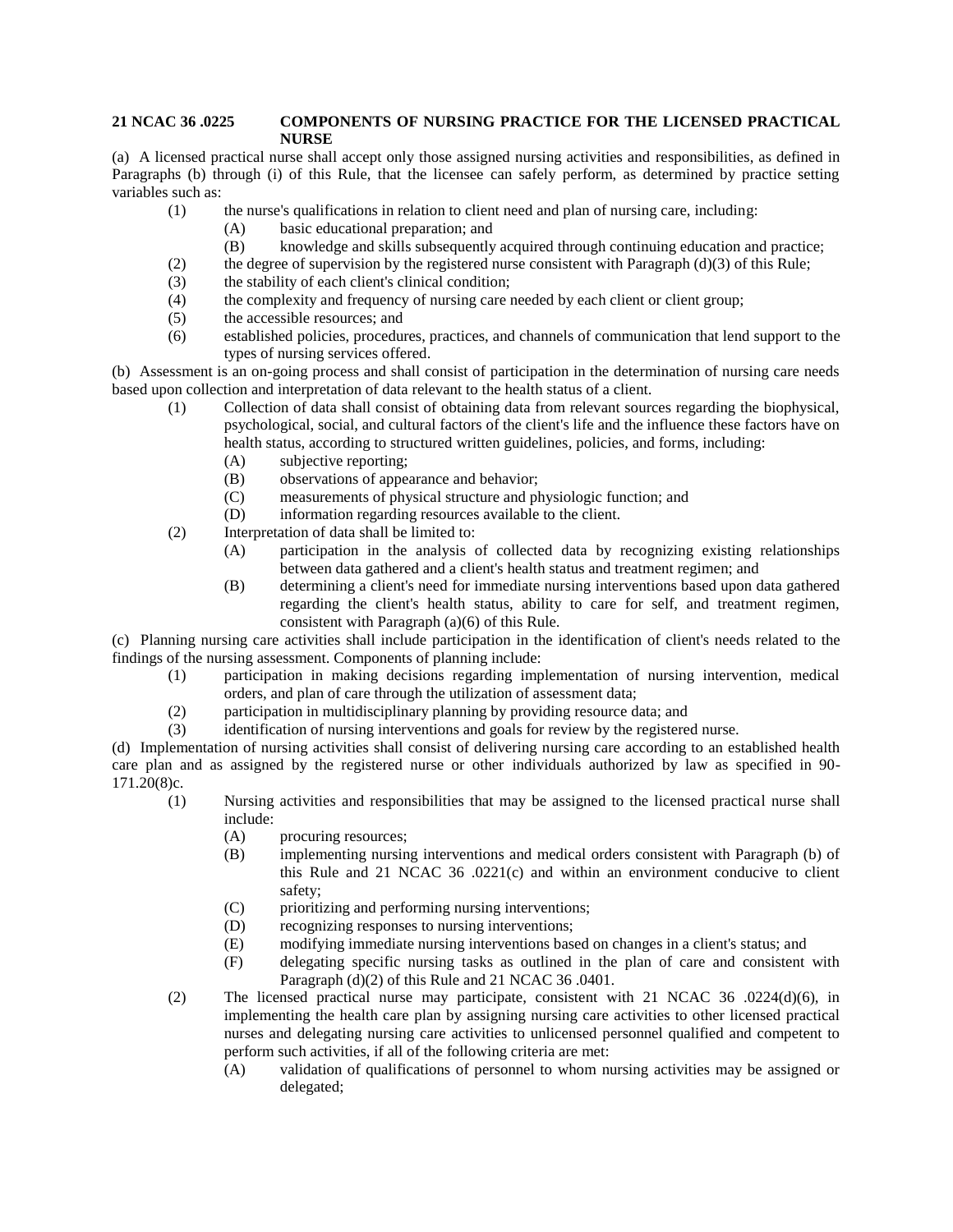- (B) continuous availability of a registered nurse for supervision consistent with 21 NCAC 36 .0224(i) and Paragraph (d)(3) of this Rule;
- (C) accountability maintained by the licensed practical nurse for responsibilities accepted, including nursing care given by self and by all other personnel to whom such care is assigned or delegated;
- (D) participation by the licensed practical nurse in on-going observations of clients and evaluation of clients' responses to nursing actions; and
- (E) provision of supervision limited to the validation that tasks have been performed as assigned or delegated and according to established standards of practice.
- (3) The degree of supervision required for the performance of any assigned or delegated nursing activity by the licensed practical nurse when implementing nursing care shall be determined by variables that include:
	- (A) educational preparation of the licensed practical nurse, including both the basic educational program and the knowledge and skills subsequently acquired by the nurse through continuing education and practice;
	- (B) stability of the client's clinical condition, which involves both the predictability and rate of change. If a client's condition is one in which change is highly predictable and would be expected to occur over a period of days or weeks rather than minutes or hours, the licensed practical nurse may participate in care with minimal supervision. If the client's condition is unpredictable or unstable, the licensed practical nurse may participate in the performance of the task under close supervision of the registered nurse or other individuals authorized by law to provide such supervision;
	- (C) complexity of the nursing task, which is determined by depth of scientific body of knowledge upon which the action is based and by the task's potential threat to the client's well-being. If a task is complex, the licensed practical nurse shall participate in the performance of the task under close supervision of the registered nurse or other individuals authorized by law to provide such supervision;
	- (D) the complexity and frequency of nursing care needed by the client population;
	- (E) the proximity of clients to personnel in the facility in which the nurse practices;
	- (F) the qualifications and number of personnel in the facility in which the nurse practices;
	- (G) the accessible resources in the facility in which the nurse practices; and
	- (H) established policies, procedures, practices, and channels of communication that lend support to the types of nursing services offered.

(e) Evaluation, a component of implementing the health care plan, shall consist of participation in determining the extent to which desired outcomes of nursing care are met and in planning for subsequent care, including:

- (1) collecting evaluative data from relevant sources according to written guidelines, policies, and forms;
- (2) recognizing the effectiveness of nursing interventions; and
- (3) proposing modifications to the plan of care for review by the registered nurse or other individuals authorized by law to prescribe such a plan.

(f) Reporting and recording shall be those communications required in relation to the aspects of nursing care for which the licensed practical nurse has been assigned responsibility.

- (1) Reporting means the communication of information to other individuals responsible for or involved in the care of the client. The licensed practical nurse shall:
	- (A) direct the communication to the appropriate individuals;
	- (B) assure that these communications are consistent with established policies, procedures, practices, and channels of communication which lend support to types of nursing services offered;
	- (C) communicate within a time period that is consistent with the client's need for care;
	- (D) evaulate the nature of responses to information reported; and
	- (E) determine whether further communication is indicated.
- (2) Recording means the documentation of information on the appropriate client record, nursing care plan, or other documents. This documentation shall:
	- (A) be pertinent to the client's health care, including client's response to care provided;
	- (B) accurately describe all aspects of nursing care provided by the licensed practical nurse;
	- (C) be completed within a time period consistent with the client's need for care;